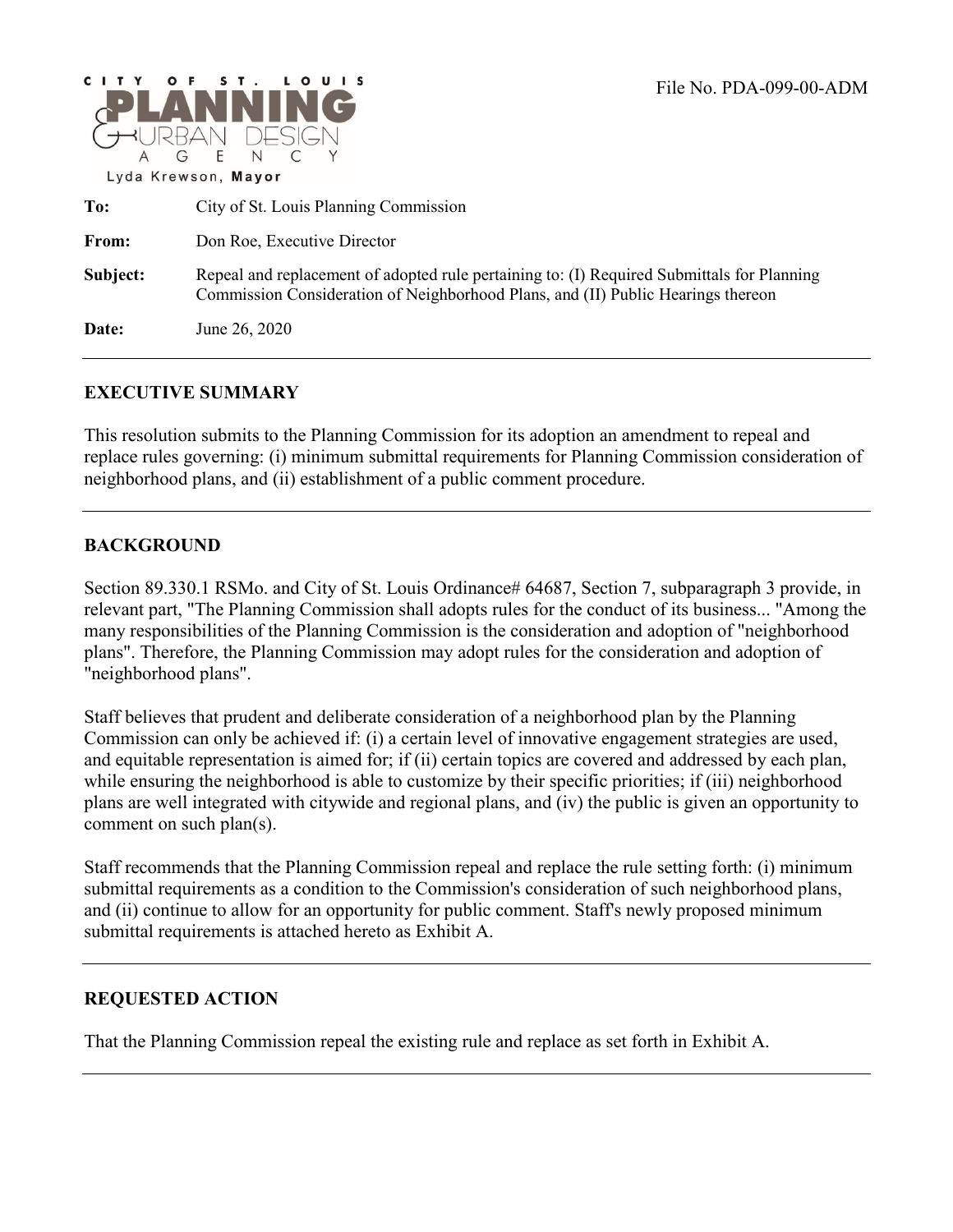#### NOW, THEREFORE, BE IT RESOLVED BY THE CITY OF ST. LOUIS PLANNING COMMISSION AS FOLLOWS:

- 1. The City of St. Louis Planning Commission hereby repeals the rules adopted in resolution PDA-099- 00-ADM approved at the October 4, 2000 Planning Commission, adopts the following rule:
	- A. As a condition to its consideration and adoption of any neighborhood plan submitted to it, the Planning Commission shall have received all information described on the attached Exhibit A. Nothing herein shall be construed as prohibiting the Planning Commission from considering reasonable variability from the standards as outlined in Exhibit A, or requiring, acting in its reasonable discretion, additional information and/or documents as a condition to its consideration and adoption of a neighborhood plan.
	- B. Upon receipt and preliminary review of all such information/documents, staff of the Planning and Urban Design Agency shall refer same to the Planning Commission at any regular or special meeting of the Planning Commission at which time the Planning Commission shall direct staff to set at least one (l) public hearing at a date, time and place to receive public comment and to consider adoption of the plan. Notice of said public hearing and the voting procedures on said plan shall follow those set forth in Ordinance 64687, Section 11.
- 2. The Executive Director of the Planning and Urban Design Agency of the City of St. Louis may undertake any and all actions necessary or prudent to effectuate the intent of this Resolution including but not limited to the drafting and publication of forms to facilitate the submittal of such information.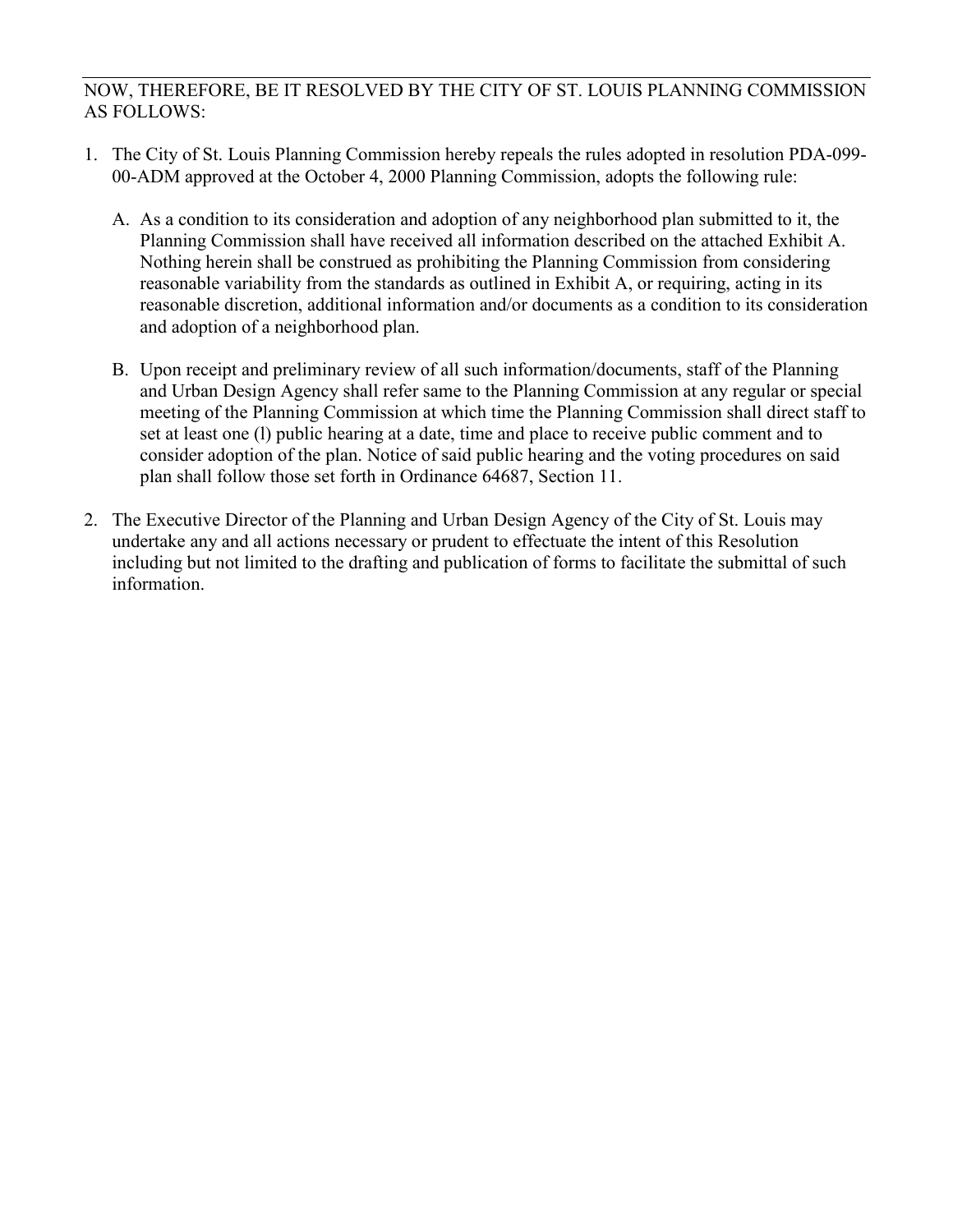# **EXHIBIT A**

# **Neighborhood Plans** Minimum Submittal Requirements for Adoption

Don Roe, Executive Director of Planning & Urban Design Agency

# **General Basic Requirements**

In addition to the Community Engagement, Topical Coverage, and Local and Regional Implementation requirements outlined on the following pages, there are a few basic requirements that must be met in order for a neighborhood plan to be considered for adoption.

- 1. The Planning Area shall follow City identified Neighborhood boundaries. In order for the City to effectively and efficiently ensure all areas of the City have high-quality plans, common boundaries shall be used to provide coverage. Planning teams should work with Planning Staff in order to determine the best boundaries, within the City's Geographic Information System, for a Neighborhood Planning area, prior to beginning their process.
- 2. Should a neighborhood planning boundary divide an important corridor due to the established neighborhood boundaries, the Plan may include parcels on both sides of that corridor and expand the community engagement notification techniques to this geography. At the time when the neighborhood on the opposite side of the corridor begins their neighborhood planning process, considerations may be given to alteration of the original neighborhood plan. If the new plans are substantially different, the new neighborhood planning team must collaborate with the adjacent neighborhood group or organization to come to a mutually agreed upon solution.

The following pages outline additional requirements for community engagement, topical coverage, and local and regional implementation. While these are intended to be minimum requirements, the Planning Commission *may* consider variability from these standards. Should a request be made to vary from these standards, appropriate rationale must be provided with the submission to allow the Commission the ability to make an informed decision.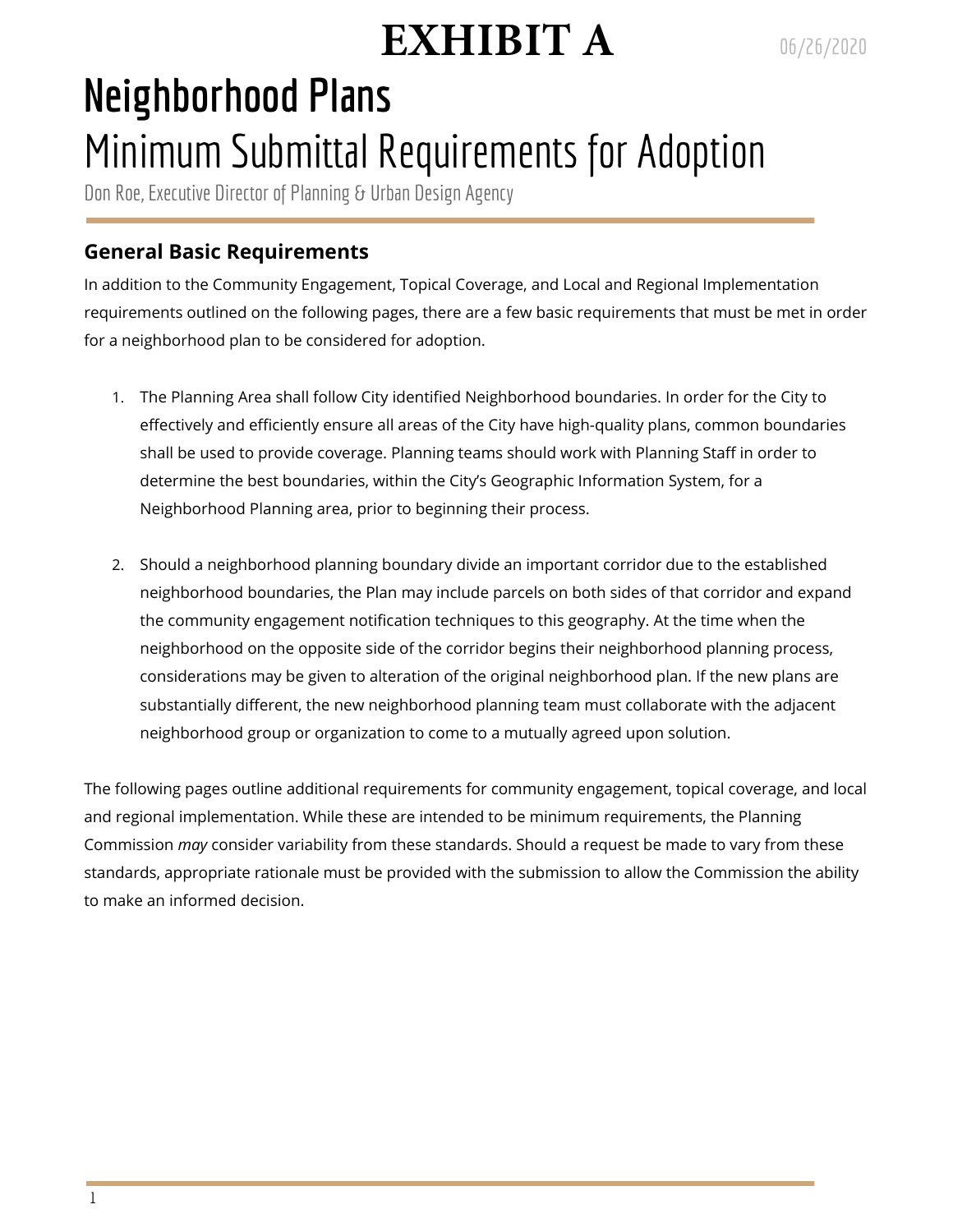# **Community Engagement**

While this document provides the minimum requirement for public engagement for adoption of a neighborhood planning process, each individual planning process will need to be paired with a wide-variety of engagement strategies tailored to the anticipated needs of the community. In order to gather as much feedback as possible, and to engage those that would not typically be able or willing to participate, planning teams will need to use a toolbox of standard, focused, and online/tech engagement, including but not limited to all of the strategies marked with an asterisk below, and at least one additional strategy from each category:

### **Standard Engagement**

- **→** \*Public Meetings
- → \*Advisory/Steering Committee → Field office hours
- **→** Newsletters
- $\rightarrow$  Stakeholder Interviews
- **→** School/Youth Workshops
- → Focus Groups

### **Focused Engagement**

- ➔ \*Piggy-Back on other events
- 
- $\rightarrow$  Pop-up events
- $\rightarrow$  Community Vision Wall
- **→** Celebration & resource fairs
- $\rightarrow$  Other Innovative Engagement **Solutions**

## **Online/Tech Engagement**

- ➔ \*Website
- $\rightarrow$  Social Media
- **→** Text Message Subscriptions
- **→** Interactive Online Tools
- $\rightarrow$  Keypad polling

While this provides a guide for how community engagement can and should be pursued, planning teams should tailor their strategies to the community within the planning area; this may require some adjustments as community responses are collected, based on needs and information gaps.

A summary of the engagement strategy in the Plan, must include the rationale behind the chosen strategy and where accommodations were made to ensure the engagement was representative of the community, as well as an overview or outline of the decision making process which distinguishes between and relates the collection of feedback and community decision making, given engagement results.

Additionally, an analysis and measure of the engagement should be included in the plan or appendix. Surveys results should fall at or above a 90% confidence level and margin of error at or below 5%. All demographics represented within the planning area should be represented in each phase of outreach feedback within +/- ten percent (10%). Should the feedback collected at the end of each phase not meet this standard, additional measures should be taken to close the gap. Should this additional effort not yield results within the specified window, the Planning Commission can consider the circumstances and provisions made to rectify the outreach, including but not limited to a weighted prioritization based on differences in demographic responses.

Finally, participation records such as sign-in sheets, pictures of engagement activities, and outreach materials should be added to the appendix.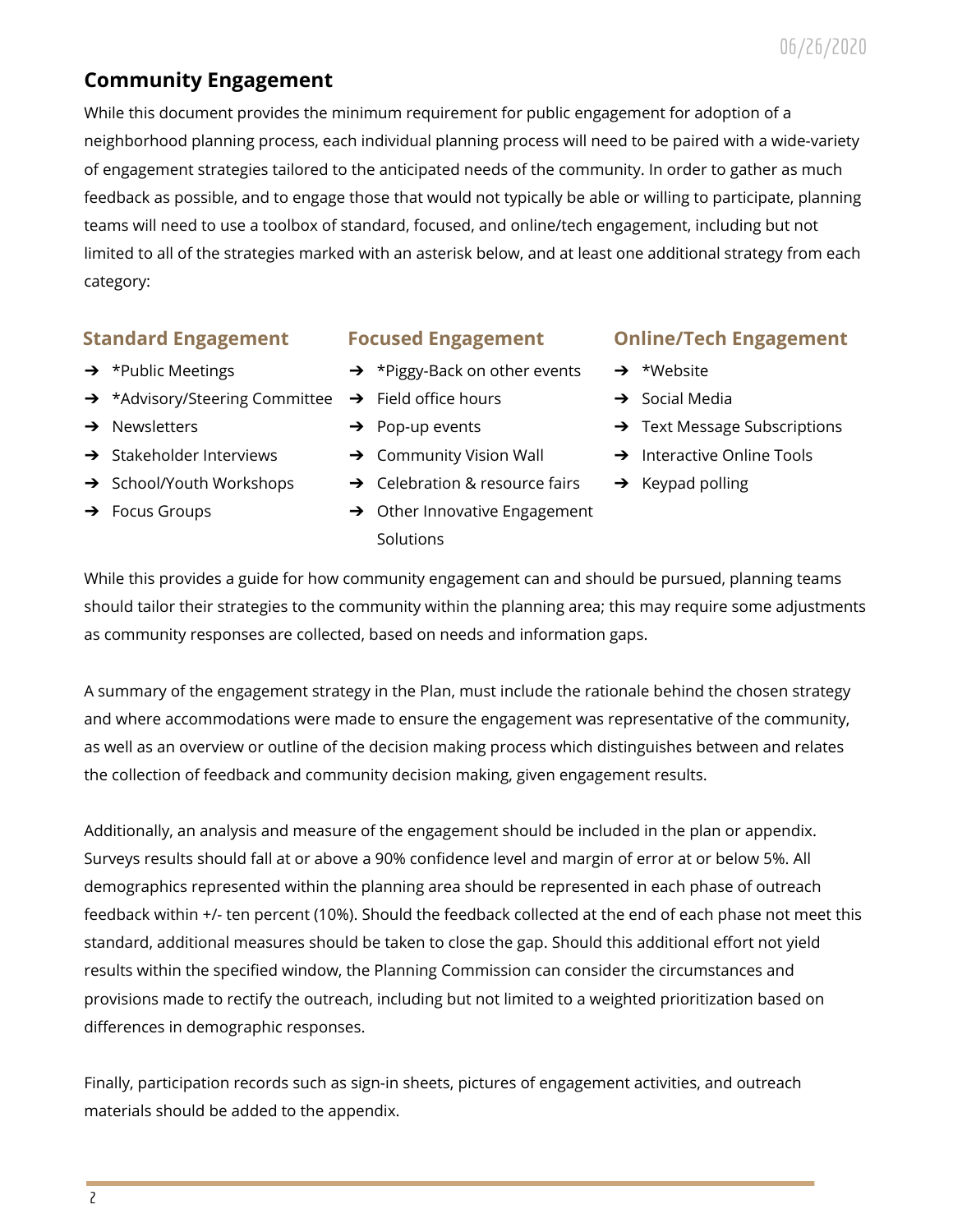# **Topical Coverage**

In order to be considered, the plan must address each of the primary topics listed below. Additionally, each plan will need to address at least one secondary topic, and one focus area/topic. Should a neighborhood wish to address a secondary or focus topic not listed here, in lieu of those listed, a rationale should be provided and discussed with Planning Staff prior to being chosen. Each topic must include prioritization of recommendations yielded through community engagement and data analysis.

## **Primary Topics**

- $\rightarrow$  Existing Conditions<sup>1</sup>
- ➔ Vision
- ➔ Land Use & Zoning
- $\rightarrow$  Housing
- $\rightarrow$  Sustainability\*
- **→** Connectivity
- $\rightarrow$  Equity<sup>2\*</sup>
- **→** Economic Development
- ➔ Safety\*
- $\rightarrow$  Implementation<sup>3</sup>

## **Secondary Topics**

- ➔ Arts & Culture (i.e. Public Art, Cultural Corridors, etc.)
- $\rightarrow$  Education/Youth
- $\rightarrow$  Public Health\*
- ➔ Urban Design/Urban Form ➔ Brownfield Reuse &
- **→** Historic Preservation
- $\rightarrow$  Homelessness
- $\rightarrow$  Gentrification

### **Focus Areas/Topics**

- ➔ Catalytic Projects
- ➔ Corridors
- $\rightarrow$  Focus Areas
- $\rightarrow$  Parking
- Remediation
- **→** Vacancy Strategy
- ➔ Marketing & Branding
- $\rightarrow$  Placemaking
- $\rightarrow$  Streetscapes
- ➔ Reducing automobile use & reliance
- $\rightarrow$  Waterfront reclamation

<sup>1</sup> The Existing Condition analysis can be in the plan itself or a separate document which is provided in the appendix but should summarize data and existing conditions for each of the topics in the plan, with the exception of vision & implementation.

² Equity must include Racial Equity, and should include a lens for other equity concerns, including gender, LGBTQ, Homeless, and DIsabled populations as applicable.

³ Implementation must identify the key persons, organization(s), agency, and/or department who might be responsible for implementation and at minimum, the planning team must work to engage in intentional and specific conversation around the strategy or recommendation to ensure the responsible party agrees with the approach and is willing to be named as a responsible party.

\* These topics may be considered individual and stand-alone topics, or they may be topics intentionally weaved throughout the plan document. Should a planning team determine that the latter is the desirable approach, the decision and rationale should be discussed in the plan.